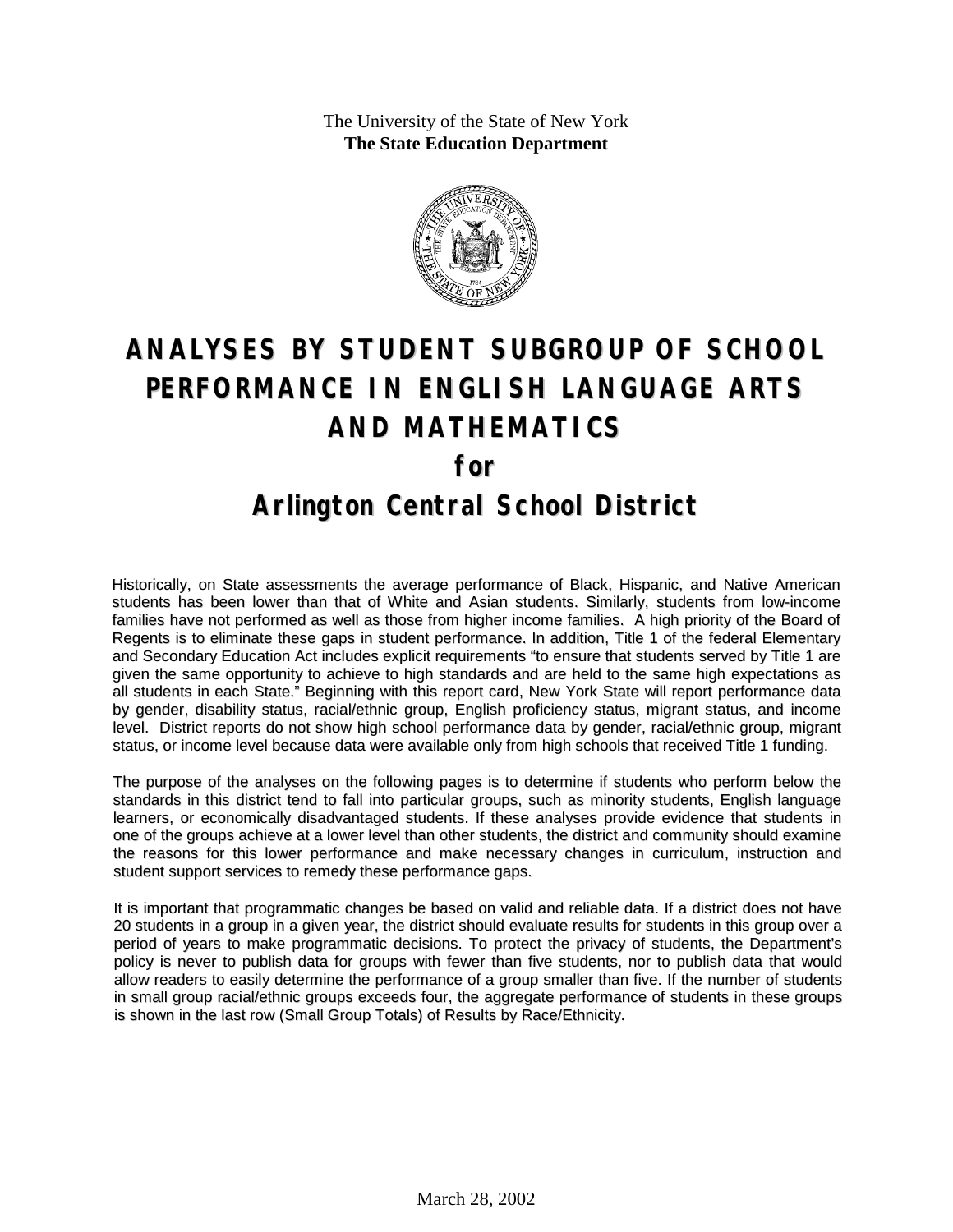# **Elementary English Language Arts**

A description of the performance levels and summary results for all general-education students and all students with disabilities can be found in the *Overview* of the New York State Report Card.

|                                       | <b>Counts of Students</b> |                   |                             |             |              |                 |              |             |              | <b>Percentages</b><br>of Tested |  |
|---------------------------------------|---------------------------|-------------------|-----------------------------|-------------|--------------|-----------------|--------------|-------------|--------------|---------------------------------|--|
| <b>Student Subgroup</b>               |                           | <b>Not Tested</b> |                             |             |              | <b>Students</b> |              |             |              |                                 |  |
|                                       | <b>ALT</b>                | ELL               | No<br>Valid<br><b>Score</b> | Level<br>1  | Level<br>2   | Level<br>3      | Level<br>4   | Total       | Level<br>2-4 | Level<br>$3 - 4$                |  |
| Results by Race/Ethnicity             |                           |                   |                             |             |              |                 |              |             |              |                                 |  |
| American Indian/Alaskan<br>Native     | $\mathbf 0$               | 0                 | $\mathbf 0$                 | $\mathbf S$ | $\mathsf{s}$ | $\mathbf s$     | s            | 1           | $\mathbf S$  | s                               |  |
| <b>Black</b>                          | $\mathbf{1}$              | 0                 | $\mathbf{1}$                | 5           | 13           | 21              | $\mathbf{1}$ | 40          | 88%          | 55%                             |  |
| Hispanic                              | $\overline{\mathbf{4}}$   | $\overline{2}$    | $\pmb{0}$                   | 1           | 10           | 12              | 6            | 29          | 97%          | 62%                             |  |
| Asian or Pacific Islander             | 2                         | 0                 | $\mathbf{1}$                | s           | s            | $\mathbf s$     | s            | 20          | s            | $\mathbf s$                     |  |
| White                                 | 9                         | $\mathbf{1}$      | 9                           | 24          | 165          | 366             | 154          | 709         | 97%          | 73%                             |  |
| Total                                 | 16                        | 3                 | 11                          | 30          | 191          | 412             | 166          | 799         | 96%          | 72%                             |  |
| Small Group Totals (s)                | $\overline{2}$            | 0                 | $\mathbf{1}$                | 0           | 3            | 13              | 5            | 21          | 100%         | 86%                             |  |
| Results by Gender                     |                           |                   |                             |             |              |                 |              |             |              |                                 |  |
| Female                                | $\overline{4}$            | $\mathbf 1$       | $\overline{4}$              | 12          | 71           | 196             | 87           | 366         | 97%          | 77%                             |  |
| Male                                  | 12                        | $\overline{2}$    | $\overline{7}$              | 18          | 120          | 216             | 79           | 433         | 96%          | 68%                             |  |
| Total                                 | 16                        | 3                 | 11                          | 30          | 191          | 412             | 166          | 799         | 96%          | 72%                             |  |
| Results by English Proficiency Status |                           |                   |                             |             |              |                 |              |             |              |                                 |  |
| <b>English Proficient</b>             | 16                        | 0                 | 11                          | 30          | 191          | 412             | 166          | 799         | 96%          | 72%                             |  |
| <b>Limited English Proficient</b>     | $\mathbf 0$               | 3                 | 0                           | 0           | $\mathbf 0$  | $\mathbf 0$     | $\mathbf 0$  | $\mathbf 0$ | 0%           | 0%                              |  |
| Total                                 | 16                        | 3                 | 11                          | 30          | 191          | 412             | 166          | 799         | 96%          | 72%                             |  |
| Results by Income Level               |                           |                   |                             |             |              |                 |              |             |              |                                 |  |
| Economically<br>Disadvantaged         | 5                         | 2                 | 3                           | 10          | 26           | 22              | 6            | 64          | 84%          | 44%                             |  |
| Not Disadvantaged                     | 11                        | 1                 | 8                           | 20          | 165          | 390             | 160          | 735         | 97%          | 75%                             |  |
| Total                                 | 16                        | 3                 | 11                          | 30          | 191          | 412             | 166          | 799         | 96%          | 72%                             |  |
| Results by Migrant Status             |                           |                   |                             |             |              |                 |              |             |              |                                 |  |
| <b>Migrant Family</b>                 | 0                         | 0                 | 0                           | 0           | 0            | $\mathbf 0$     | 0            | 0           | 0%           | 0%                              |  |
| Not Migrant Family                    | 16                        | 3                 | 11                          | 30          | 191          | 412             | 166          | 799         | 96%          | 72%                             |  |
| Total                                 | 16                        | 3                 | 11                          | 30          | 191          | 412             | 166          | 799         | 96%          | 72%                             |  |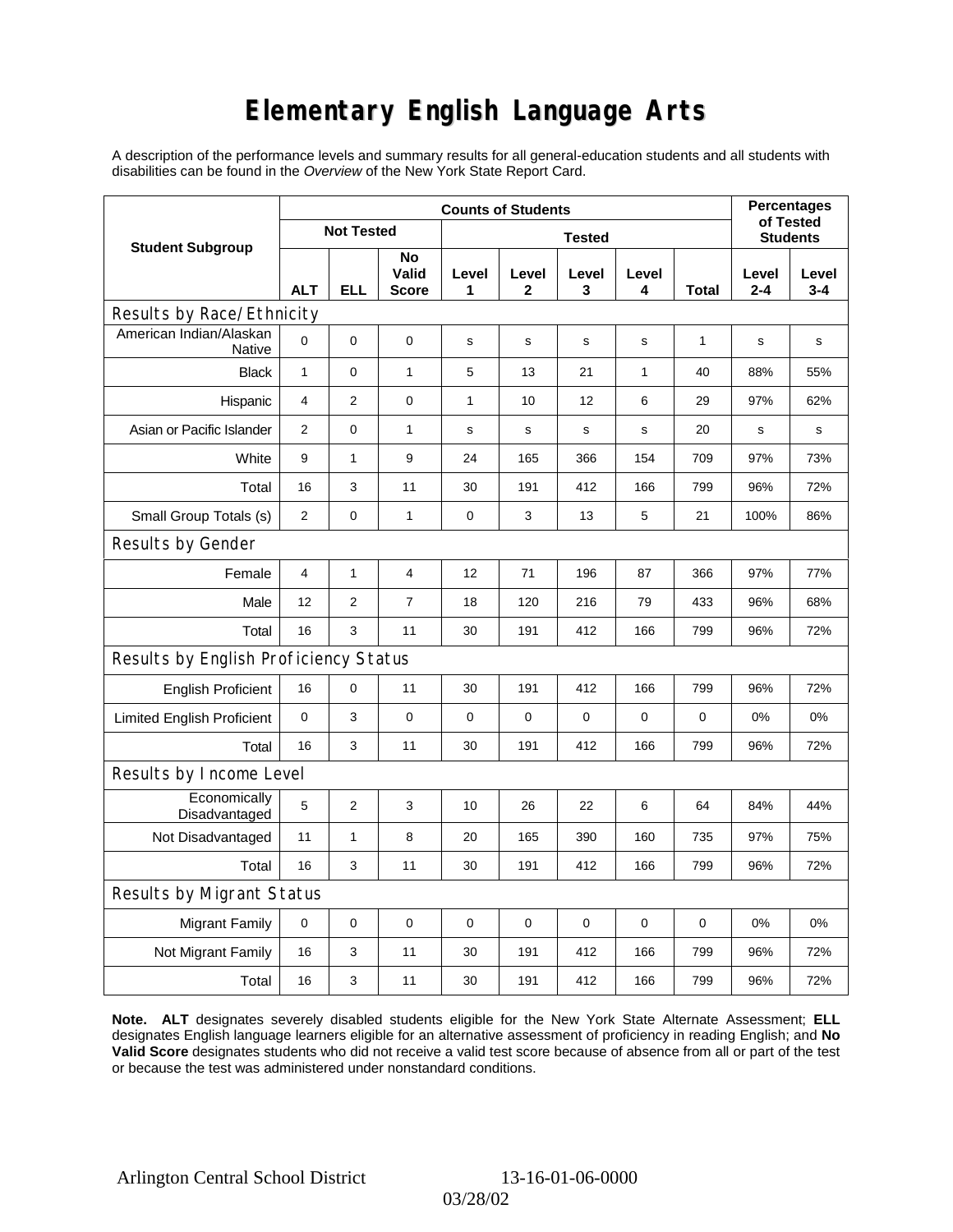# **Elementary Mathematics**

A description of the performance levels and summary results for all general-education students and all students with disabilities can be found in the *Overview* of the New York State Report Card.

|                                          | <b>Counts of Students</b> |                   |                             |            |            |                 |                |                | <b>Percentages</b><br>of Tested |                  |
|------------------------------------------|---------------------------|-------------------|-----------------------------|------------|------------|-----------------|----------------|----------------|---------------------------------|------------------|
| <b>Student Subgroup</b>                  |                           | <b>Not Tested</b> |                             |            |            | <b>Students</b> |                |                |                                 |                  |
|                                          | <b>ALT</b>                | <b>ELL</b>        | No<br>Valid<br><b>Score</b> | Level<br>1 | Level<br>2 | Level<br>3      | Level<br>4     | <b>Total</b>   | Level<br>$2 - 4$                | Level<br>$3 - 4$ |
| Results by Race/Ethnicity                |                           |                   |                             |            |            |                 |                |                |                                 |                  |
| American Indian/Alaskan<br><b>Native</b> | $\mathbf 0$               | 0                 | 0                           | s          | s          | s               | s              | 1              | s                               | s                |
| <b>Black</b>                             | $\mathbf{1}$              | 0                 | $\mathbf 0$                 | 6          | 10         | 21              | 5              | 42             | 86%                             | 62%              |
| Hispanic                                 | 4                         | 0                 | $\pmb{0}$                   | 3          | 6          | 16              | $\overline{7}$ | 32             | 91%                             | 72%              |
| Asian or Pacific Islander                | 2                         | $\mathbf{1}$      | 0                           | s          | s          | $\mathbf s$     | s              | 21             | $\mathbf s$                     | s                |
| White                                    | 9                         | 1                 | $\mathbf{1}$                | 13         | 85         | 356             | 263            | 717            | 98%                             | 86%              |
| Total                                    | 16                        | $\overline{2}$    | $\mathbf{1}$                | 22         | 101        | 402             | 288            | 813            | 97%                             | 85%              |
| Small Group Totals (s)                   | $\overline{2}$            | 1                 | 0                           | 0          | 0          | 9               | 13             | 22             | 100%                            | 100%             |
| Results by Gender                        |                           |                   |                             |            |            |                 |                |                |                                 |                  |
| Female                                   | $\overline{4}$            | 1                 | 0                           | 12         | 49         | 183             | 130            | 374            | 97%                             | 84%              |
| Male                                     | 12                        | $\mathbf{1}$      | $\mathbf{1}$                | 10         | 52         | 219             | 158            | 439            | 98%                             | 86%              |
| Total                                    | 16                        | 2                 | $\mathbf{1}$                | 22         | 101        | 402             | 288            | 813            | 97%                             | 85%              |
| Results by English Proficiency Status    |                           |                   |                             |            |            |                 |                |                |                                 |                  |
| <b>English Proficient</b>                | 16                        | 0                 | $\mathbf{1}$                | s          | s          | $\mathbf S$     | s              | 811            | s                               | s                |
| <b>Limited English Proficient</b>        | $\mathbf 0$               | $\overline{2}$    | $\pmb{0}$                   | s          | s          | $\mathbf s$     | s              | $\overline{2}$ | $\mathbf s$                     | s                |
| Total                                    | 16                        | $\overline{2}$    | 1                           | 22         | 101        | 402             | 288            | 813            | 97%                             | 85%              |
| Results by Income Level                  |                           |                   |                             |            |            |                 |                |                |                                 |                  |
| Economically<br>Disadvantaged            | 5                         | 1                 | $\mathbf 0$                 | 13         | 16         | 26              | 13             | 68             | 81%                             | 57%              |
| Not Disadvantaged                        | 11                        | 1                 | $\mathbf{1}$                | 9          | 85         | 376             | 275            | 745            | 99%                             | 87%              |
| Total                                    | 16                        | $\overline{2}$    | $\mathbf{1}$                | 22         | 101        | 402             | 288            | 813            | 97%                             | 85%              |
| Results by Migrant Status                |                           |                   |                             |            |            |                 |                |                |                                 |                  |
| <b>Migrant Family</b>                    | $\mathbf 0$               | 0                 | $\pmb{0}$                   | 0          | 0          | 0               | 0              | 0              | 0%                              | 0%               |
| Not Migrant Family                       | 16                        | 2                 | 1                           | 22         | 101        | 402             | 288            | 813            | 97%                             | 85%              |
| Total                                    | 16                        | $\overline{c}$    | 1                           | 22         | 101        | 402             | 288            | 813            | 97%                             | 85%              |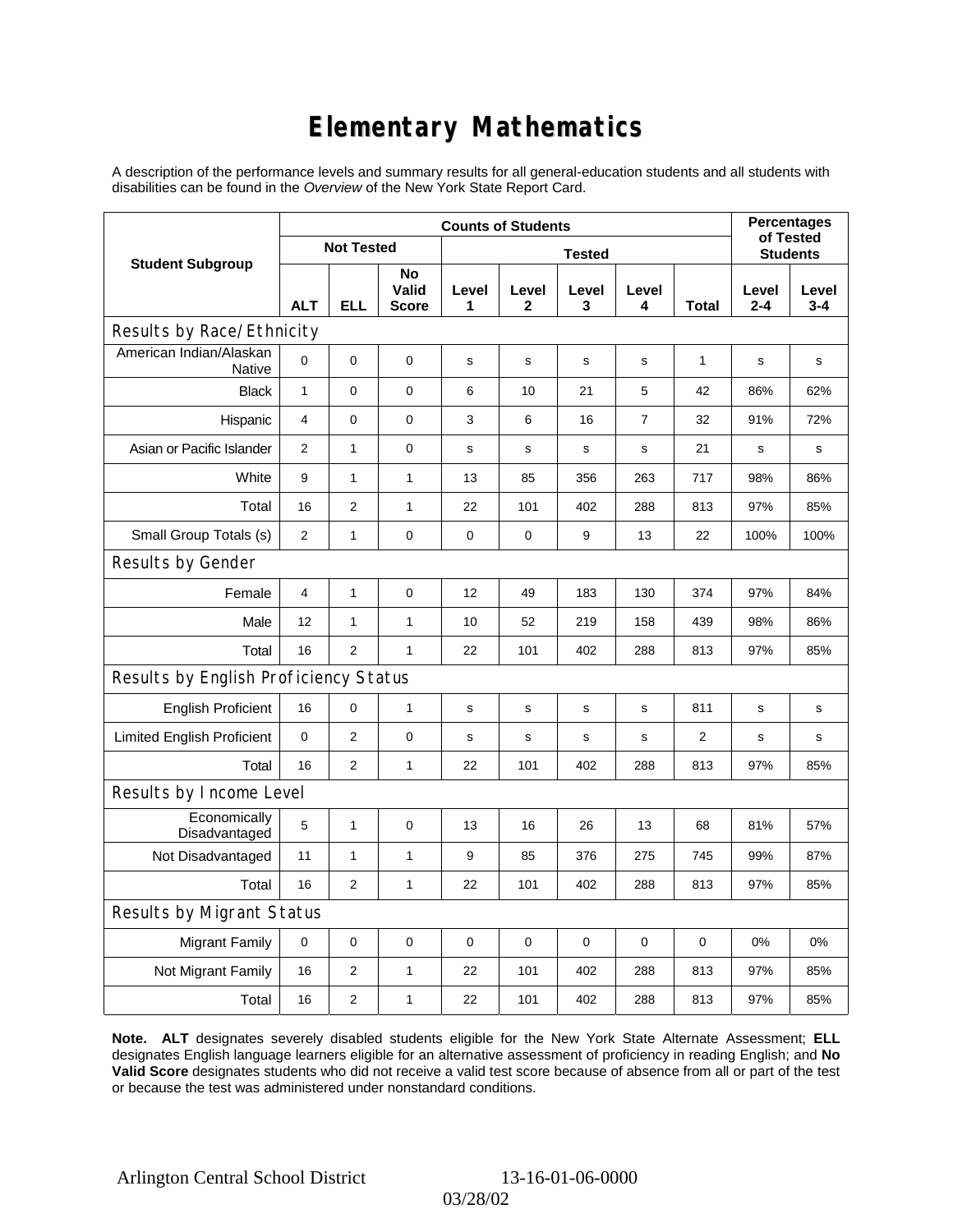### **Middle-Level English Language Arts**

A description of the performance levels and summary results for all general-education students and all students with disabilities can be found in the *Overview* of the New York State Report Card.

|                                       | <b>Counts of Students</b> |                   |                      |             |                |                 |             |             | <b>Percentages</b><br>of Tested |              |
|---------------------------------------|---------------------------|-------------------|----------------------|-------------|----------------|-----------------|-------------|-------------|---------------------------------|--------------|
| <b>Student Subgroup</b>               |                           | <b>Not Tested</b> |                      |             |                | <b>Students</b> |             |             |                                 |              |
|                                       | <b>ALT</b>                | <b>ELL</b>        | No<br>Valid<br>Score | Level<br>1  | Level<br>2     | Level<br>3      | Level<br>4  | Total       | Level<br>2-4                    | Level<br>3-4 |
| Results by Race/Ethnicity             |                           |                   |                      |             |                |                 |             |             |                                 |              |
| American Indian/Alaskan<br>Native     | 0                         | 0                 | $\mathbf 0$          | $\mathbf 0$ | $\mathbf 0$    | $\mathbf 0$     | $\mathbf 0$ | $\mathbf 0$ | 0%                              | 0%           |
| <b>Black</b>                          | 3                         | 0                 | $\overline{2}$       | 9           | 11             | 5               | 3           | 28          | 68%                             | 29%          |
| Hispanic                              | 0                         | 3                 | 0                    | 3           | 13             | 4               | 3           | 23          | 87%                             | 30%          |
| Asian or Pacific Islander             | $\mathbf 0$               | 0                 | $\mathbf 0$          | 2           | $\overline{7}$ | 4               | 5           | 18          | 89%                             | 50%          |
| White                                 | 13                        | 1                 | 10                   | 38          | 266            | 270             | 84          | 658         | 94%                             | 54%          |
| Total                                 | 16                        | 4                 | 12                   | 52          | 297            | 283             | 95          | 727         | 93%                             | 52%          |
| Small Group Totals (s)                | 0                         | 0                 | 0                    | 0           | 0              | 0               | 0           | 0           | 0%                              | 0%           |
| Results by Gender                     |                           |                   |                      |             |                |                 |             |             |                                 |              |
| Female                                | 8                         | $\mathbf{1}$      | $\overline{4}$       | 14          | 126            | 149             | 68          | 357         | 96%                             | 61%          |
| Male                                  | 8                         | 3                 | 8                    | 38          | 171            | 134             | 27          | 370         | 90%                             | 44%          |
| Total                                 | 16                        | 4                 | 12                   | 52          | 297            | 283             | 95          | 727         | 93%                             | 52%          |
| Results by English Proficiency Status |                           |                   |                      |             |                |                 |             |             |                                 |              |
| <b>English Proficient</b>             | 16                        | 0                 | 12                   | 52          | 297            | 283             | 95          | 727         | 93%                             | 52%          |
| <b>Limited English Proficient</b>     | 0                         | 4                 | 0                    | 0           | 0              | 0               | 0           | 0           | 0%                              | 0%           |
| Total                                 | 16                        | 4                 | 12                   | 52          | 297            | 283             | 95          | 727         | 93%                             | 52%          |
| Results by Income Level               |                           |                   |                      |             |                |                 |             |             |                                 |              |
| Economically<br>Disadvantaged         | 5                         | $\mathbf{1}$      | 3                    | 11          | 24             | 7               | $\mathbf 0$ | 42          | 74%                             | 17%          |
| Not Disadvantaged                     | 11                        | 3                 | 9                    | 41          | 273            | 276             | 95          | 685         | 94%                             | 54%          |
| Total                                 | 16                        | $\overline{4}$    | 12                   | 52          | 297            | 283             | 95          | 727         | 93%                             | 52%          |
| Results by Migrant Status             |                           |                   |                      |             |                |                 |             |             |                                 |              |
| <b>Migrant Family</b>                 | 0                         | 0                 | $\mathbf 0$          | $\mathbf 0$ | $\mathbf 0$    | $\mathbf 0$     | 0           | 0           | 0%                              | 0%           |
| Not Migrant Family                    | 16                        | 4                 | 12                   | 52          | 297            | 283             | 95          | 727         | 93%                             | 52%          |
| Total                                 | 16                        | 4                 | 12                   | 52          | 297            | 283             | 95          | 727         | 93%                             | 52%          |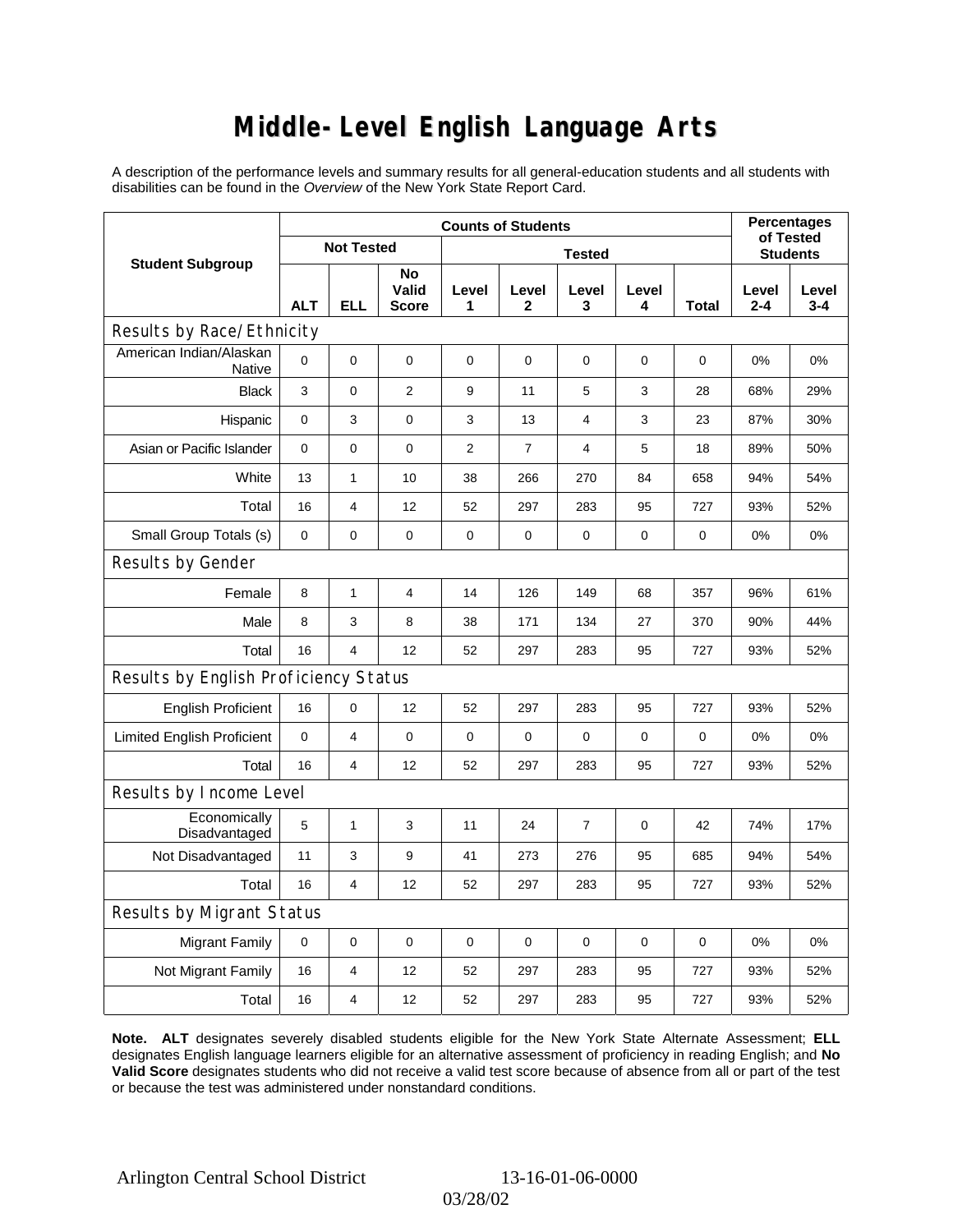### **Middle-Level Mathematics**

A description of the performance levels and summary results for all general-education students and all students with disabilities can be found in the *Overview* of the New York State Report Card.

|                                          | <b>Counts of Students</b> |                   |                             |                |                       |                 |                |              |                  | <b>Percentages</b><br>of Tested |  |
|------------------------------------------|---------------------------|-------------------|-----------------------------|----------------|-----------------------|-----------------|----------------|--------------|------------------|---------------------------------|--|
| <b>Student Subgroup</b>                  |                           | <b>Not Tested</b> |                             |                |                       | <b>Students</b> |                |              |                  |                                 |  |
|                                          | <b>ALT</b>                | <b>ELL</b>        | No<br>Valid<br><b>Score</b> | Level<br>1     | Level<br>$\mathbf{2}$ | Level<br>3      | Level<br>4     | <b>Total</b> | Level<br>$2 - 4$ | Level<br>$3 - 4$                |  |
| Results by Race/Ethnicity                |                           |                   |                             |                |                       |                 |                |              |                  |                                 |  |
| American Indian/Alaskan<br><b>Native</b> | $\mathbf 0$               | 0                 | $\mathbf 0$                 | $\mathbf 0$    | $\mathbf 0$           | 0               | 0              | 0            | $0\%$            | 0%                              |  |
| <b>Black</b>                             | 3                         | 0                 | $\mathbf{1}$                | 13             | 9                     | 6               | $\mathbf{1}$   | 29           | 55%              | 24%                             |  |
| Hispanic                                 | 0                         | 3                 | 1                           | 10             | 6                     | 5               | 1              | 22           | 55%              | 27%                             |  |
| Asian or Pacific Islander                | $\mathbf 0$               | 0                 | 0                           | $\overline{4}$ | $\mathbf{1}$          | 9               | $\overline{4}$ | 18           | 78%              | 72%                             |  |
| White                                    | 13                        | 1                 | 13                          | 89             | 224                   | 249             | 91             | 653          | 86%              | 52%                             |  |
| Total                                    | 16                        | 4                 | 15                          | 116            | 240                   | 269             | 97             | 722          | 84%              | 51%                             |  |
| Small Group Totals (s)                   | $\mathbf 0$               | 0                 | $\pmb{0}$                   | $\mathbf 0$    | 0                     | 0               | 0              | 0            | 0%               | 0%                              |  |
| Results by Gender                        |                           |                   |                             |                |                       |                 |                |              |                  |                                 |  |
| Female                                   | 8                         | 1                 | 5                           | 52             | 116                   | 146             | 41             | 355          | 85%              | 53%                             |  |
| Male                                     | 8                         | 3                 | 10                          | 64             | 124                   | 123             | 56             | 367          | 83%              | 49%                             |  |
| Total                                    | 16                        | 4                 | 15                          | 116            | 240                   | 269             | 97             | 722          | 84%              | 51%                             |  |
| Results by English Proficiency Status    |                           |                   |                             |                |                       |                 |                |              |                  |                                 |  |
| <b>English Proficient</b>                | 16                        | 0                 | 15                          | 116            | 240                   | 269             | 97             | 722          | 84%              | 51%                             |  |
| <b>Limited English Proficient</b>        | $\mathbf 0$               | 4                 | $\mathbf 0$                 | $\mathbf 0$    | 0                     | $\mathbf 0$     | $\mathbf 0$    | $\mathbf 0$  | 0%               | 0%                              |  |
| Total                                    | 16                        | 4                 | 15                          | 116            | 240                   | 269             | 97             | 722          | 84%              | 51%                             |  |
| Results by Income Level                  |                           |                   |                             |                |                       |                 |                |              |                  |                                 |  |
| Economically<br>Disadvantaged            | 5                         | 1                 | 3                           | 21             | 14                    | 6               | 0              | 41           | 49%              | 15%                             |  |
| Not Disadvantaged                        | 11                        | 3                 | 12                          | 95             | 226                   | 263             | 97             | 681          | 86%              | 53%                             |  |
| Total                                    | 16                        | 4                 | 15                          | 116            | 240                   | 269             | 97             | 722          | 84%              | 51%                             |  |
| <b>Results by Migrant Status</b>         |                           |                   |                             |                |                       |                 |                |              |                  |                                 |  |
| <b>Migrant Family</b>                    | $\mathbf 0$               | 0                 | 0                           | $\mathbf 0$    | $\mathbf 0$           | $\mathbf 0$     | 0              | 0            | 0%               | 0%                              |  |
| Not Migrant Family                       | 16                        | 4                 | 15                          | 116            | 240                   | 269             | 97             | 722          | 84%              | 51%                             |  |
| Total                                    | 16                        | 4                 | 15                          | 116            | 240                   | 269             | 97             | 722          | 84%              | 51%                             |  |